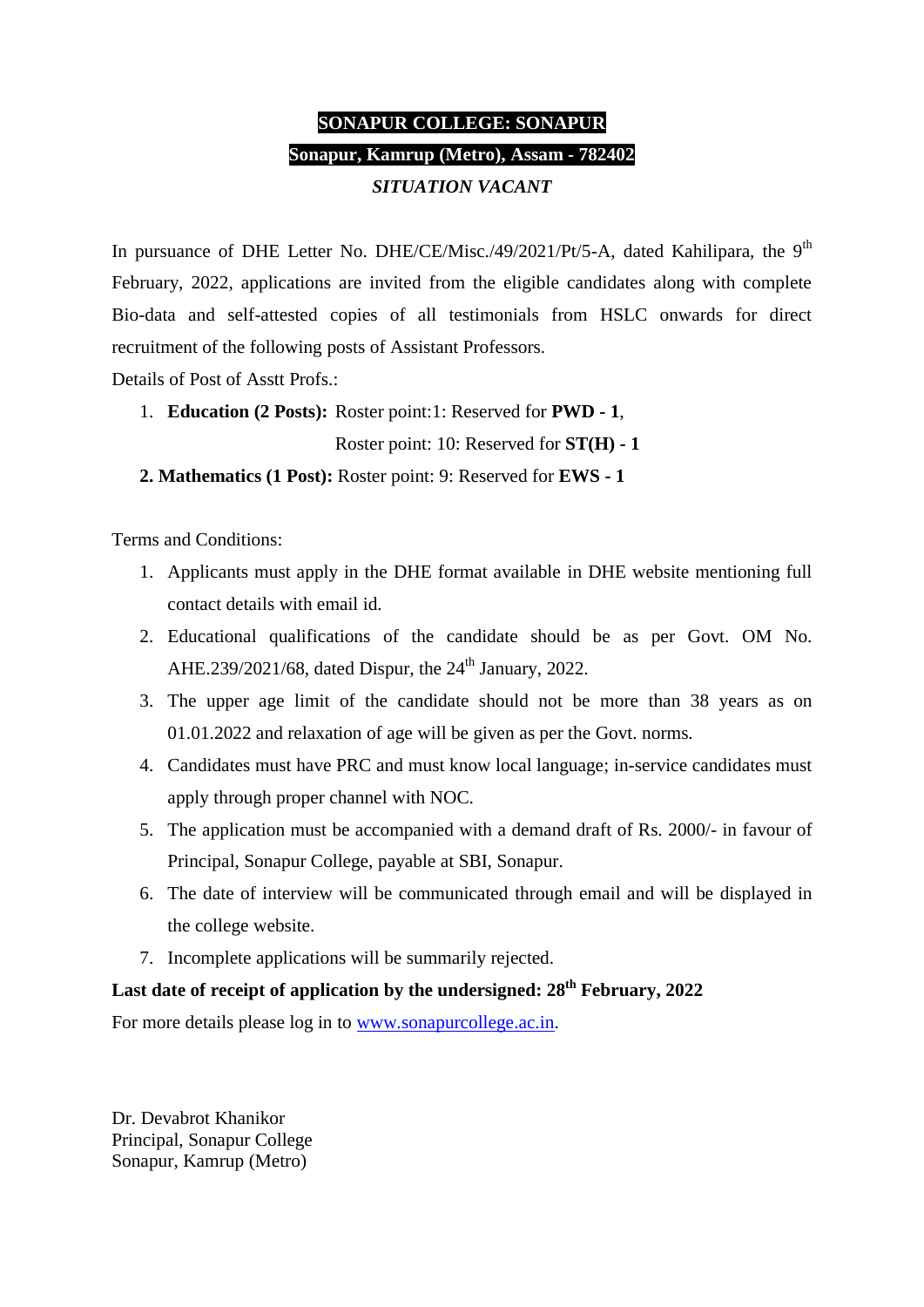## **APPLICATION FOR THE POST OF ASST. PROFESSOR IN PROVINCIALISED COLLEGES**

| REF. ADVERTISEMENT NO. |                                  |
|------------------------|----------------------------------|
|                        | Space for                        |
|                        | photograph                       |
| To,                    | please paste a                   |
|                        | .<br>passport size<br>photo here |
|                        |                                  |
| Name of the College    |                                  |

|     | ו שוווכ טו נווכ כטווכבכ<br>for which application submitted.                                          |                                                                                                |  |  |
|-----|------------------------------------------------------------------------------------------------------|------------------------------------------------------------------------------------------------|--|--|
| 2.  | Post for which application submitted                                                                 | Asst. Professor                                                                                |  |  |
|     |                                                                                                      |                                                                                                |  |  |
|     |                                                                                                      |                                                                                                |  |  |
| 3.  | Name of the candidate in Block Capital letters                                                       |                                                                                                |  |  |
|     |                                                                                                      |                                                                                                |  |  |
| 4.  | Name of Father/Mother/Husband                                                                        |                                                                                                |  |  |
|     | Tick the appropriate word in regard to relation                                                      | Relation: 1. Father 2. Mother 3. Husband                                                       |  |  |
| 5.  | Category, tick the appropriate serial no.                                                            | 1. General<br>2. OBC/MOBC<br>3. SC<br>4. STP<br>6. Differently able<br>5. STH                  |  |  |
| 6.  | Present address of the candidate                                                                     |                                                                                                |  |  |
|     | Write your complete address                                                                          |                                                                                                |  |  |
|     | With PIN no.                                                                                         |                                                                                                |  |  |
| 7.  | Permanent address, if permanent and present address<br>are same write "do"                           |                                                                                                |  |  |
| 8.  | Phone No. for contact                                                                                |                                                                                                |  |  |
| 9.  | Your mail id which will be used for communication                                                    |                                                                                                |  |  |
| 10. | Age on 1 <sup>st</sup> January, 2019 attach your HSLC admit card<br>(it is must)                     | YY MM DD                                                                                       |  |  |
| 11. | Are you employed? Where? State the organization and<br>the post you hold there.                      |                                                                                                |  |  |
| 12. | Whether you are applying through NOC from the Present<br>employer? Enclose NOC from Present Employer |                                                                                                |  |  |
| 13. | <b>Educational Qualification</b>                                                                     | Please fill in the Annexure A of this application and<br>attach it. Nothing to be stated here. |  |  |
| 14. | Teaching Experience in terms of number of years, please<br>attach a certificate to this effect.      |                                                                                                |  |  |
| 15. | Are you Proficient in Local language? Tick the                                                       | Yes:<br>No:                                                                                    |  |  |
|     | appropriate column                                                                                   |                                                                                                |  |  |
| 16. | Are you Indian National, if so how?                                                                  |                                                                                                |  |  |
| 17. | Attach your certificate for the Reserved category from<br>appropriate authority.                     |                                                                                                |  |  |
| 18. | Details of Application Fee paid.                                                                     |                                                                                                |  |  |

Date:

Certificate: I certify that the particulars stated above are true and nothing has been concealed.

┑